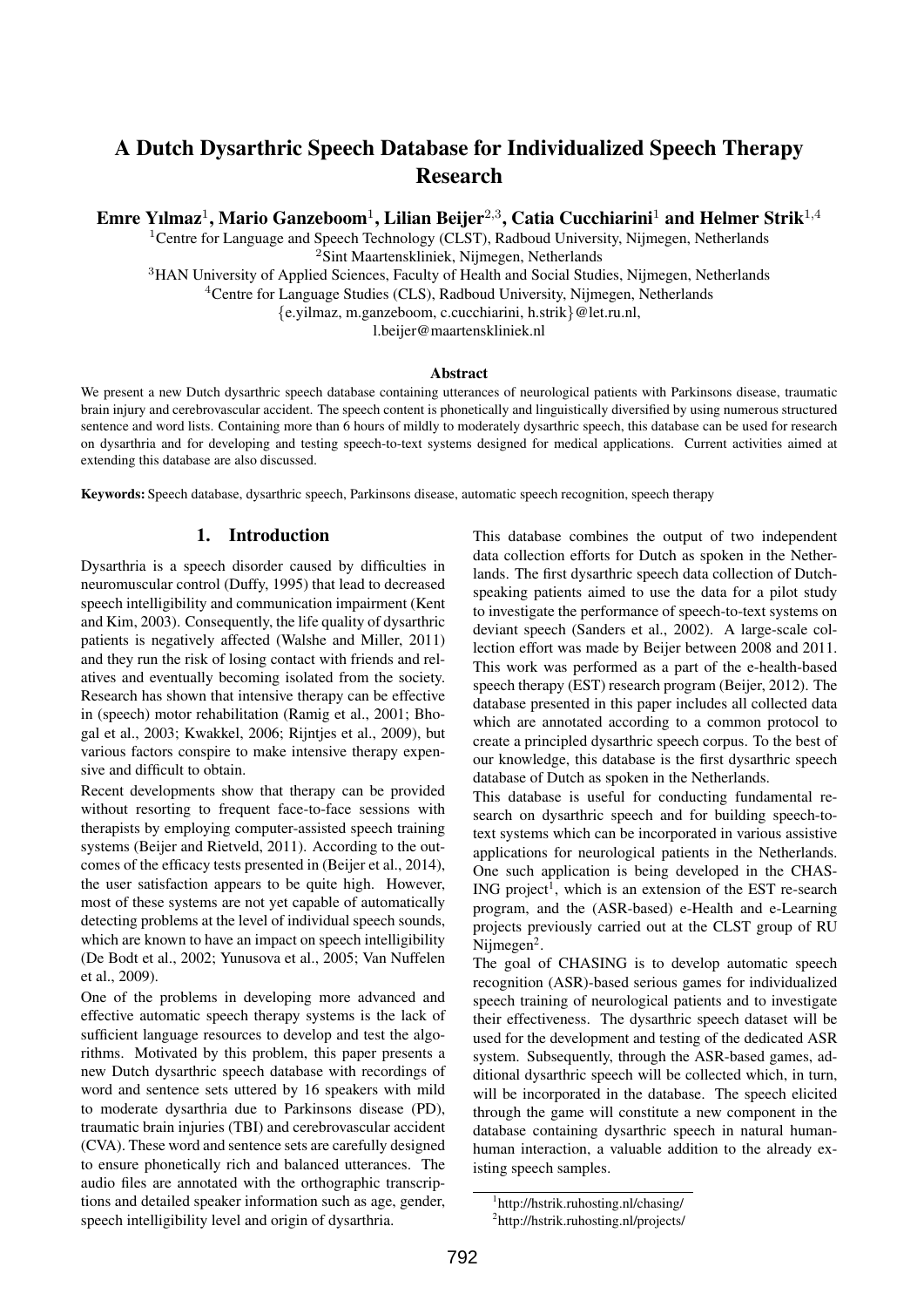The rest of the paper is organized as follows. Section 2 summarizes other dysarthric speech databases from the literature. Section 3 details the data collection effort that has been made over years. The database details such as the speaker statistics and the annotation procedure are described in Section 4. Section 5 concludes the paper.

### 2. Related Work

One of the first dysarthric speech databases described in literature is the Whitaker database (Deller et al., 1993). This database contains audio recordings of various isolated words spoken by six dysarthric speakers due to Cerebral Palsy (CP). The database was created for fundamental research into severely dysarthric speech and the development of recognition technology.

The Nemours database (Menndez-Pidal et al., 1996) contains 74 sentences and two connected-speech passages all spoken by 11 American English, young adult, male speakers with varying degrees of dysarthria due to CP or Traumatic Brain Injury (TBI). Both the sentences and paragraph speech data were labeled and segmented on the orthographic and phonetic level. Originally, Nemours was developed to test the effects of various signal processing methods on the intelligibility of dysarthric speech. Since then, it has been used in many other related fields of research (e.g. acoustic analysis, ASR, etc.).

The dysarthric speech database for Universal Access research (UA-speech) was primarily designed for research into ASR of pathological speech (Kim et al., 2008). It contains audiovisual recordings of 765 isolated words for 19 American English speakers having dysarthria due to CP. The speech tasks include uncommon words, digits, computer commands and the radio alphabet.

Acoustic and articulatory data of dysarthric speakers were combined in the TORGO database (Rudzicz et al. 2012). TORGO contains recordings of eight dysarthric speakers due to CP or Amyotropic Lateral Sclerosis (ALS). Motor functions of all dysarthric speakers were assessed using the perceptual measures of the Frenchay Dysarthria Assessment (Enderby, 1980) and the resulting data were added to the database. Speech of seven matched nondysarthric speakers was also recorded for control purposes. The speech material used for the recordings varied from words in different categories (e.g. non-words, digits, common words, etc.) to different kinds of sentences (e.g. restricted, unrestricted / spontaneous description of images). All databases summarized above contain audio recordings of American-English of dysarthric speech primarily due to CP. In recent years several efforts have also been made to publish dysarthric speech databases in other languages. Notable are the multi-year efforts for collecting Korean and French dysarthric speech. (Choi et al., 2012) describes a Korean dysarthric speech database from at least 120 dysarthric speakers due to CP. The speech material contains up to 359 utterances per speaker. Utterances vary from individual speech sounds to full sentences.

French dysarthric speech data has been collected in the DesPho-APaDy project (Fougeron et al., 2010). This collection effort has resulted in two French databases that include recordings of 860 and 699 dysarthric speakers respectively. These databases contain dysarthric speech due to various etiologies, like PD, ALS, multiple sclerosis and stroke. Moreover, the COPAS database (Middag, 2012) of pathological speech in Flemish Dutch contains recordings from 75 dysarthric speakers with PD, CVA, TBI and MS. This database has been collected in the scope of SPACE project aiming to develop a reliable ASR-based speech assessment tool for pathological speech. Speech materials range from uttering individual speech sounds to short texts.

## 3. Data Collection

The data collection has been achieved both in face-to-face speech therapy sessions (Sanders et al., 2002) and via the web application developed for the EST research program (Beijer, 2012). In the face-to-face sessions, the patients are asked to read aloud the written material that is either presented on a paper or a computer screen. The written material includes Dutch numbers, 10 phonetically rich sentences, Plomp and Mimpen sentences (Plomp and Mimpen, 1979) and 50 most frequent utterances from the Dutch Polyphone database (Damhuis et al., 1994).

The web application served as another source of data collection and it has facilitated the interaction between the therapist and patient by helping the patient performing the speech training prescribed by the therapist in a computerassisted manner. In the beginning of the training session, the patient accesses the prescribed speech tasks on the web service. Then, the patient is instructed about the target speech task and asked to perform it using a computer. After the patients response, the recording is sent to a central server and stored for medical examination. This procedure is detailed in (Beijer et al., 2010).

The data collection in the EST research program has been performed either using the web application or using a computer with a recording software. All recordings have been made in the presence of an expert to guide the patient. In this way, we aimed to maximize the recording quality by properly calibrating the recording setup and providing help to the patient in case of a technical problem. The responses of the patients have been recorded with a headset connected to a computer in a quiet environment to minimize the background noise.

The dysarthric speech collection for the EST program has been achieved in several experimental contexts. For this purpose, the speech tasks presented to the patients consist of numerous word and sentence lists with varying linguistic complexity. The speech tasks used in this phase of the data collection include 12 semantically unpredictable sentences with 6- and 13-word declarative sentences, 12 6 word interrogative sentences, 13 Plomp and Mimpen sentences, 5 short texts, 30 sentences with /t/, /p/ and /k/ in initial position and unstressed syllable, 15 sentences with /a/, /e/ and /o/ in unstressed syllables, production of 3 individual vowels /a/, /e/ and /o/, 15 bisyllabic words with /t/, /p/ and /k/ in initial position and unstressed syllable and 25 words with alternating vowel-consonant composition (CVC, CVCVCC, etc.).

A substantial amount of speech was elicited by reading aloud the presented target speech. This was the case for isolated vowels, for words of various consonant-vowel compo-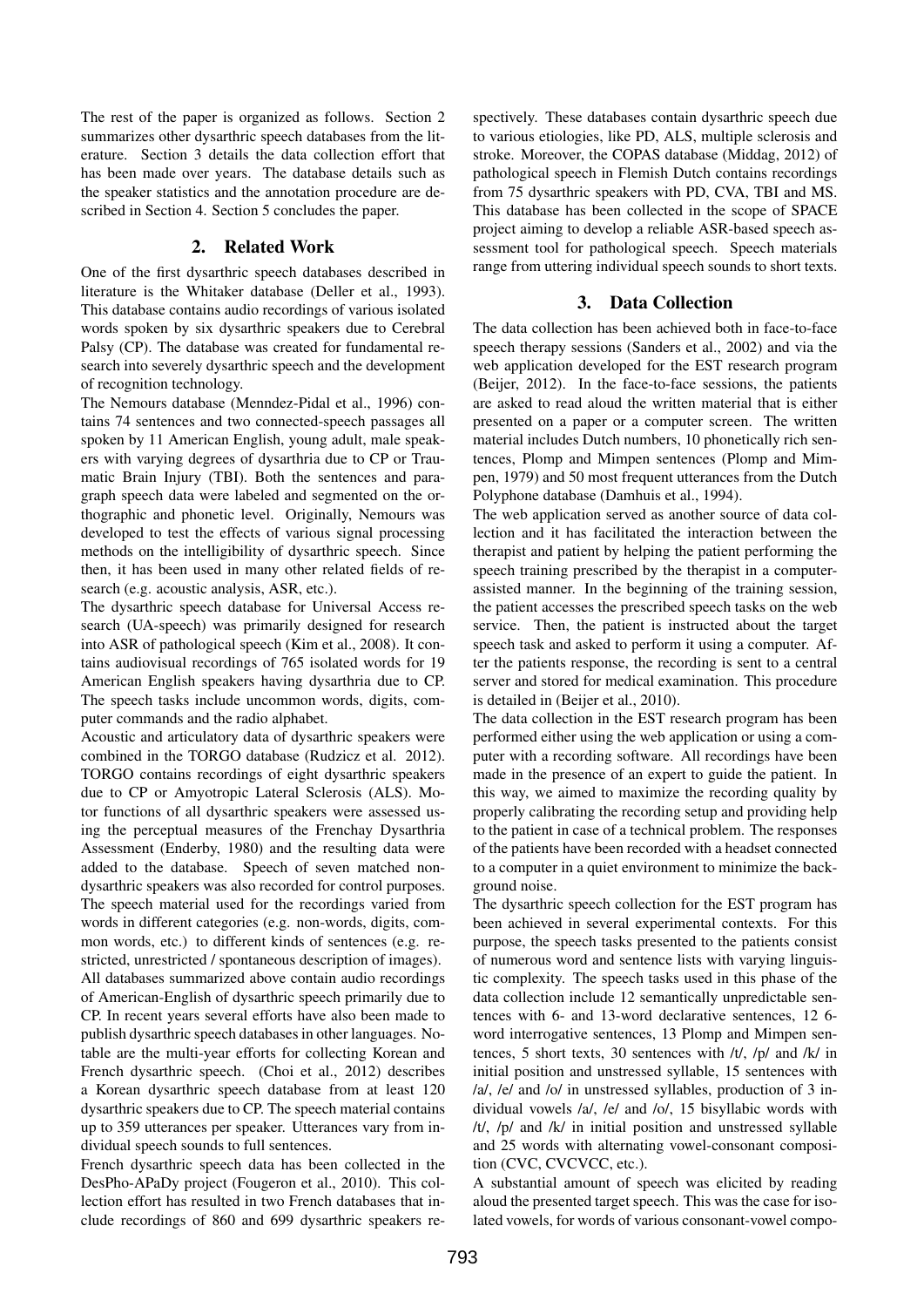| Speaker id      | Age | Dysart. Origin | Gender | <b>Dialect</b> | <b>Dysart.</b> Level Duration (m) |      | <b>Remarks</b>                 |
|-----------------|-----|----------------|--------|----------------|-----------------------------------|------|--------------------------------|
| S <sub>1</sub>  | 57  | <b>CVA</b>     | Male   | Southern       | Mild                              | 8.4  | Non-progressive dysarthria     |
| S <sub>2</sub>  | 34  | Birth defect   | Male   |                | Mild                              | 12.7 | Non-progressive dysarthria     |
| S <sub>3</sub>  | 69  | <b>PD</b>      | Male   | Southern       | Moderate                          | 22.9 | Asymmetrical hypokinetic synd. |
| S4              | 70  | <b>PD</b>      | Male   |                | Mild                              | 2.2  | Hypokinetic dysarthria         |
| S <sub>5</sub>  | 53  | <b>PD</b>      | Male   |                | Mild                              | 2.3  | Hypokinetic dysarthria         |
| S6              | 69  | <b>PD</b>      | Male   |                | Mild                              | 2.5  | Hypokinetic dysarthria         |
| S7              | 70  | <b>PD</b>      | Male   |                | Mild                              | 2.3  | Hypokinetic dysarthria         |
| S <sub>8</sub>  | 71  | <b>PD</b>      | Male   |                | Mild                              | 2.2  | Hypokinetic dysarthria         |
| S <sub>9</sub>  | 61  | <b>CVA</b>     | Male   |                | Moderate                          | 57.5 | Spastic dysarthria             |
| <b>S10</b>      | 75  | <b>PD</b>      | Male   |                | Moderate                          | 35.3 | Hypokinetic dysarthria         |
| S11             | 34  | TBI            | Male   |                | Mod.-Severe                       | 40.1 | Atactic dysarthria             |
| S <sub>12</sub> | 64  | <b>PD</b>      | Male   | Southern       | Moderate                          | 29.8 | Hypokinetic dysarthria         |
| S <sub>13</sub> | 73  | <b>PD</b>      | Male   | Southern       | Moderate                          | 41.7 | Hypokinetic dysarthria         |
| S <sub>14</sub> | 71  | <b>PD</b>      | Male   | Southern       | Moderate                          | 27.0 | Hypokinetic dysarthria         |
| S <sub>15</sub> | 63  | <b>CVA</b>     | Male   |                | Moderate                          | 44.1 | Spastic dysarthria             |
| S <sub>16</sub> | 57  | <b>CVA</b>     | Male   |                | Moderate                          | 45.3 | Flaccid dysarthria             |

Table 1: Details of the speakers contributed to the proposed database

sitions, for semantically unpredictable sentences (e.g Een baan ging door een vlucht. (A job went through a flight) or Een baas stormt naar een stem. (A boss storms to a voice)) and for texts containing connected speech. Another elicitation strategy was the imitation of auditorily presented speech, supported by an orthographic representation of the utterance. It was used to elicit sentences and bisyllabic words with /p/, /k/ and /t/ in initial word position and in unstressed syllables (e.g. Vroeger stonden hier grote huizen en mooie paleizen. (Here used to be big houses and beautiful palaces)).

A third elicitation strategy also consisted in imitating auditorily presented speech supported by orthography, but in this case the target sentence was a response to an aurally presented question. This strategy was used to elicit targeted sentence accents, thus resulting in sentences containing the vowels /e/, /a/ and /o/ in unstressed syllables (e.g. Question: Wat is de kleur van een tomaat? Response: Rood is de kleur van een tomaat. (Q: What is the color of a tomato?, R: Red is the color of a tomato).

### 4. Data Details

The proposed database contains 376 minutes of dysarthric speech material from 16 speakers. The details of these speakers are presented in Table 1. S1 and S2 are the patients who attended a face-to-face recording session and read the written material described in the first paragraph of Section 3. The rest of the speakers have participated the EST research program and their speech was either recorded online via the web application (S3, S9, S10, S11, S12, S13, S14, S15, S16) or locally using the Audacity software (S4, S5, S6, S7, S8). The annotations are enriched with various meta-information which includes age, origin of dysarthria, gender, dialect, level of dysarthria, total duration and some additional remarks for each speaker.

Based on the meta-information, the age of the speakers is in the range of 34 to 75 with a median of 66.5. There are 10 PD patients, 4 CVA patients, 1 TBI patient and 1

patient with birth defect and the level of dysarthria varies from mild to moderate. The duration of recordings varies between 2 minutes to approximately an hour among different speakers. Type of dysarthria information such as non-progressive, (asymmetrical) hypokinetic, atactic, spastic and flaccid dysarthria is available for all speakers providing clues about the individual speech characteristics. All recordings have a sampling frequency of 16 kHz and were organized based on the type of the speech task content.

Using the transcriptions of the speech material, the wordlevel segmentation information was obtained by applying forced alignment through a conventional GMM-HMMbased recognizer. The segmentation and orthographic transcription information is stored in textgrid files which are obtained using the PRAAT software (Boersma and Weenink, 2015). Finally, these automatic annotations are manually verified by a group of linguistic students to maximize the quality of the transcriptions. The pronunciation errors are marked with an asterisk symbol to make the use of the proposed database viable for both automatic speech recognition and pronunciation error detection research.

### 5. Conclusions and Future Perspectives

The new database of Netherlandic Dutch dysarthric speech presented in this paper contains more than 6 hours of speech data uttered by patients suffering from Parkinsons disease, traumatic brain injuries and cerebrovascular accident. Various pre-designed word and sentence sets have been used for a diverse and balanced phonetic and lexical content.

This database will serve as a useful data source for pathological speech research and is expected to facilitate the development of various assistive systems incorporating an ASR component. In particular, its use in the CHASING project will stimulate additional dysarthric speech data collection through an ASR-based serious game that has been developed to conduct research experiments and to offer alternative, sustainable speech therapy beyond the project lifecycle.